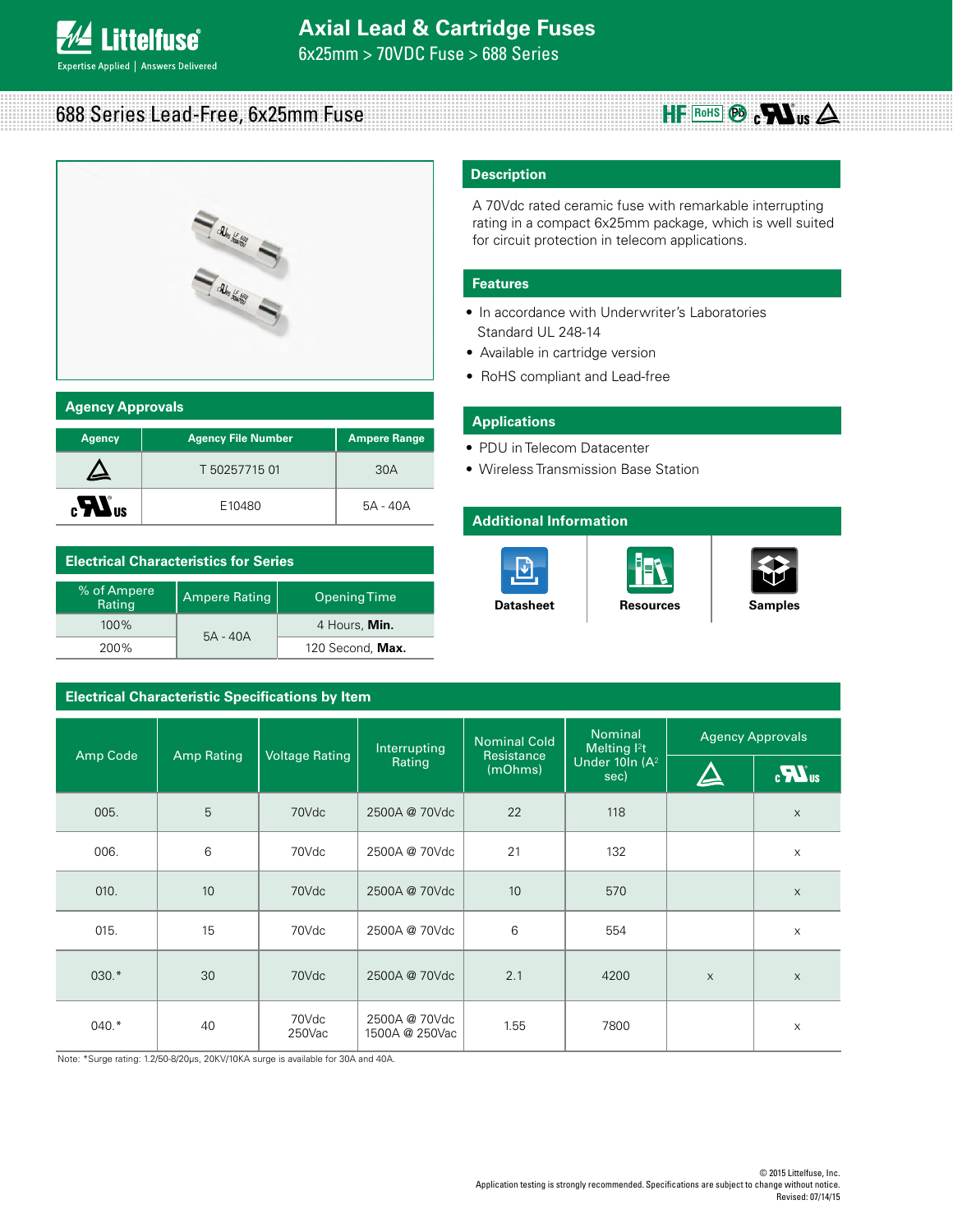# **Axial Lead & Cartridge Fuses**

6x25mm > 70VDC Fuse > 688 Series



#### **Temperature Re-rating Curve Average Time Current Curves Average Time Current Curves**





Note: Rerating depicted in this curve is in addition to the standard derating of 25% for continuous operation.

## **Soldering Parameters - Wave Soldering**



### **Recommended Process Parameters:**

| Wave Parameter                                       | Lead-Free Recommendation          |  |
|------------------------------------------------------|-----------------------------------|--|
| Preheat:<br>(Depends on Flux Activation Temperature) | (Typical Industry Recommendation) |  |
| Temperature Minimum:                                 | $100^{\circ}$ C                   |  |
| Temperature Maximum:                                 | $150^{\circ}$ C                   |  |
| Preheat Time:                                        | 60-180 seconds                    |  |
| Solder Pot Temperature:                              | 260°C Maximum                     |  |
| Solder DwellTime:                                    | 2-5 seconds                       |  |

#### **Recommended Hand-Solder Parameters:**

Solder Iron Temperature: 350°C +/- 5°C Heating Time: 5 seconds max.

**Note: These devices are not recommended for IR or Convection Reflow process.**